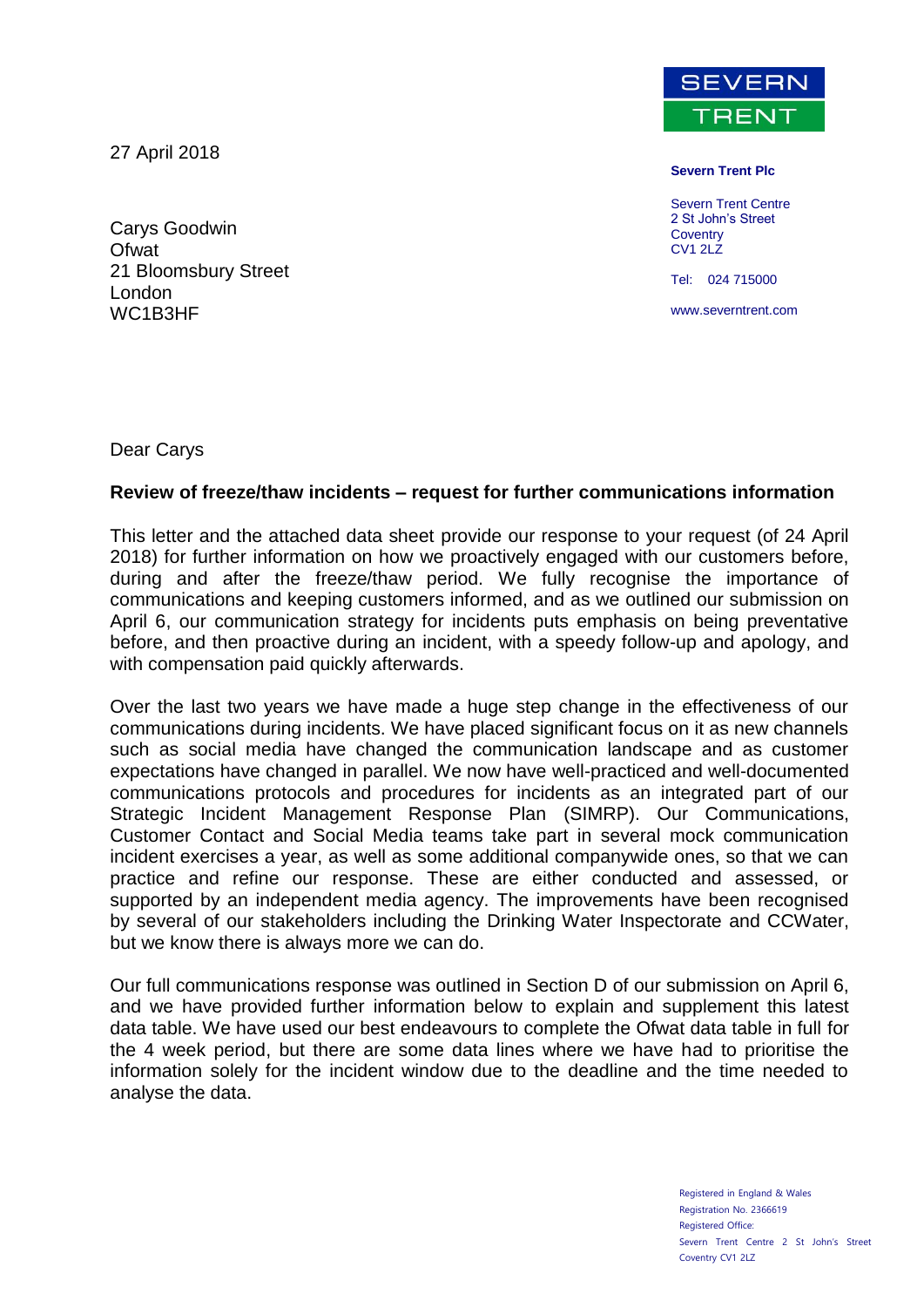# **Proactive communications before the freeze/thaw event**

As we detailed in our April 6 submission, there were two bursts of communications before the incident: first, a campaign to ask customers to prepare their homes for the cold weather on 28 February 2018, and second, a press release to ask them to report leaks and to remind them how to do so on 4 March 2018. These communications involved: proactive press releases; website updates and 'how to' videos; social media updates; and media interviews.

## **Communications during the freeze/thaw event**

During the freeze/thaw event, we mobilised our full communications plan and operated a 24/7 response throughout. This involved two core strands of activity:

- i) We bolstered our contact centre and social media teams to respond to the increase in customer queries via calls into our contact centre, web chat conversations, and social media.
- ii) We issued lots of proactive communications through a wide variety of channels to ensure that customers were kept updated. This included direct channels and mass media channels.

The following describes how we used different communications channels to engage with residential customers, before summarising our communication with vulnerable customers, retailers and business customers.

### *Email*

While your data table requests information on email volumes, this is not one of our preferred channels of proactive communication with residential customers during incidents. Our preferred channels are digital channels such as SMS, voicemail pushes and social media updates because we have found that these are a more effective way of issuing timely alerts to residential customers, while still offering all the key information they need. We do, however, respond to emails from our customers, and email is therefore still an important channel in terms of our response capabilities for residential customers. We have therefore included the number of inbound emails we received during the incident.

We also use emails as a means of communicating with retailers, and with a range of different stakeholders but this is not reflected in the table. This includes our regulators, and MPs. Over 195 emails were sent to our key stakeholders during the event. We have expressed our thanks to many MPs who were very helpful during the incident in terms of sharing news with their constituents.

### *SMS, phone and automatic voicemail*

We found SMS and voicemail updates to be a highly effective means of engaging with a large number of our customers in a targeted manner. We issued regular area specific SMS text and voicemail updates to customers' phones in the affected areas. During the incident, 104 different messages were sent out across 852,000 SMS or voicemails.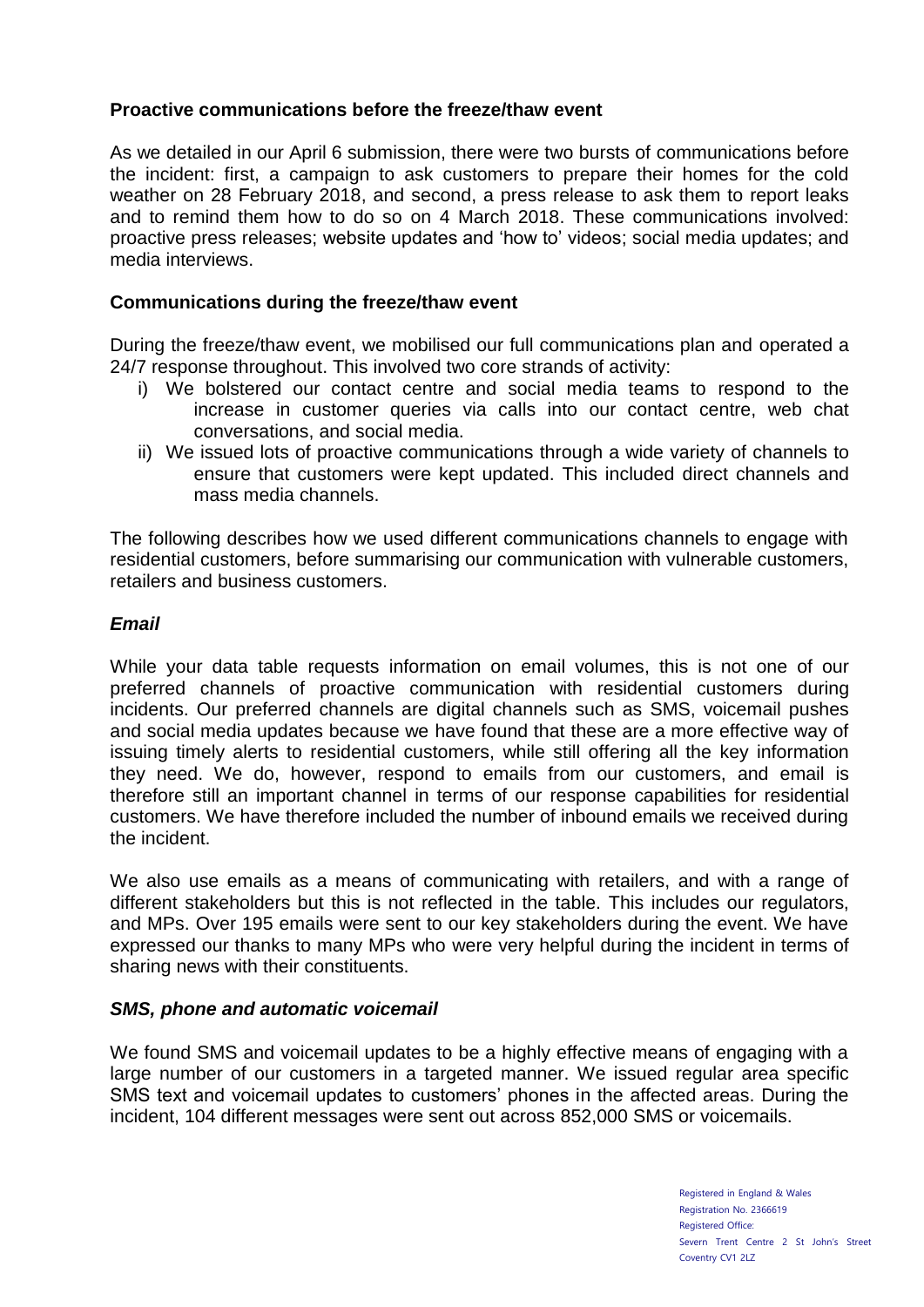# *Social media*

We always provide a 24/7 social media response and during this incident we significantly increased our regular team to provide an additional 527 man-hours of support. This meant we were able to respond to every customer Tweet that required a response (1,463 responses out of 1,509 tweets received).

We also proactively issued 45 unique Twitter or Facebook updates (45 on Twitter and 32 on Facebook) helping to generate c1.9m impressions on Twitter and reach circa 277,000 people on Facebook. Our social media reach was enhanced by our use of paid for social media 'boosting' during the event which resulted in posts appearing on all users' feeds in the affected areas and not just those following or searching for Severn Trent.

Our analysis of social media sentiment shows that 80% of posts we received from customers were either positive or neutral in tone.

### *Our website*

We issued 91 separate website updates and had 1.6 million hits on our site.

#### *Engagement with the media*

Our proactive work with the media also helped to generate a lot of regular updates through mass channels on TV, radio and the local media – which we recognise as a particularly important channel to ensure that customers who are not online are also kept updated. We provided 110 media updates during the incident and conducted 17 TV and radio interviews which helped to generate over 700 TV, radio and press updates for customers.

#### *Engagement at bottled water stations*

We had Communication team members or senior managers at every bottled water station so that we could not only distribute water, but we could also use the stations as a community information hub as well. We set up internal communication channels that meant we could provide timely updates to the teams at the water stations, and so that we could also triage customer queries from our water stations back into our incident communications team.

#### *Proactive communication with vulnerable customers*

In line with our SIMRP, we have plans in place to engage with and support our vulnerable customers and our sensitive non-household customers. During the event, we proactively called our Priority Service Register customers in the impacted areas to notify them and let them know that bottled water supplies were on their way to their doorsteps. Supplies were mobilised quickly and doorstep deliveries started within four hours. We also liaised directly with hospitals, care homes, prisons, schools and farmers in the affected areas to offer a range of alternative supplies if they needed them.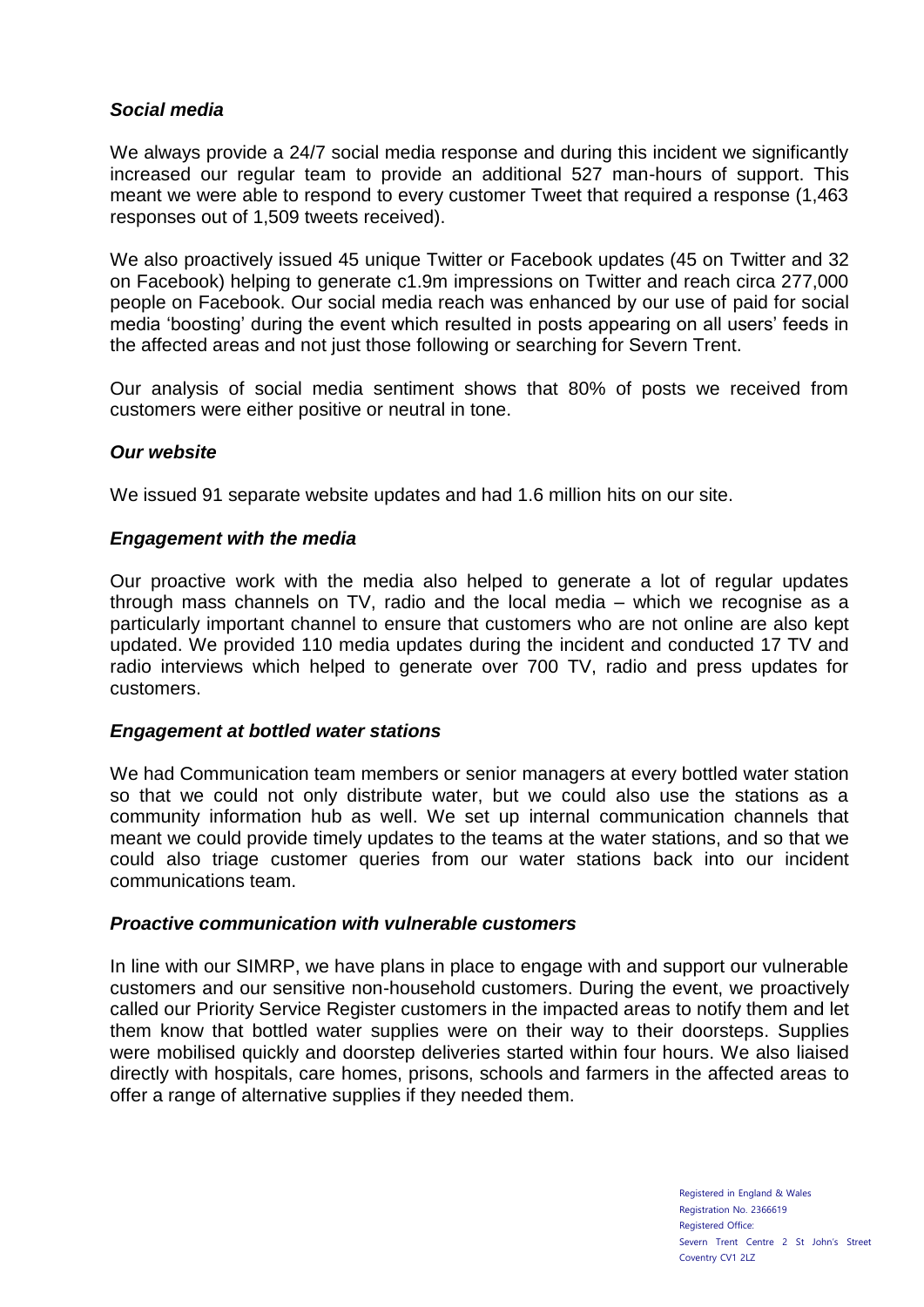# *Proactive communication with retailers and business customers*

We communicated with retailers through posting some updates on our Retailer portal, and contacting a number of them directly by phone and email. We proactively contacted a small number of large industrial users of water, including Jaguar Land Rover (JLR) and Cadburys, in anticipation of the need for supply interruption. This engagement enabled a managed suspension of production with 6 businesses for a short period to enable us to conserve water, which was then utilised to augment supplies within the network. It helped to stabilise the system at a critical point. We regularly liaised directly by phone and email with these customers including before turning off supplies and then again as we turned them back on so that they could manage their business needs accordingly. We also proactively contacted their retailers.

# **Proactive communications after the incident**

Our main communications with our customers after (but concerning) the incident have so far been the following:

- a. We issued an apology and thank you to customers after the incident via an update to our website, a press release and proactive social media posts.
- b. We ran adverts in the local media to apologise to customers and thank local partners and the community for their support throughout.
- c. Our CEO, Managing Director of Production and Head of Communications visited impacted customers and farmers to hear about their experiences in the Ashbourne area of Derbyshire.
- d. We moved quickly to announce our compensation arrangements which were well above our GSS payments. We agreed these in advance with CCW.
- e. We have followed up with all the schools we had contact with during the incident to offer them workshops or assemblies with our education team.
- f. We followed up with our vulnerable customers to ensure that they were back on supply and didn't need any further alternative supplies. We are also in the process of following up with any new vulnerable customers who contacted us during the incident to add them to our PSR and discuss our wider vulnerable customer support programmes that might be available to them.

We also issued our customer satisfaction survey 'Pipe-up' to all potentially impacted customers after the incident and 6,644 customers responded. This has provided valuable insight into the extent to and manner in which our customers were affected by the freeze/thaw event, and suggests that the number of our customers that experienced supply interruptions during the freeze/thaw event was likely to be 50-60% lower than the calculated level we included in our 6 April submission.

### **Compensation Communications**

We quickly and proactively announced our compensation arrangements on Tuesday 6 March. These were well above our GSS payments (as set out in Section E of our submission on 6 April) and moved quickly to complete all the payments to customers by 4 April. We also wrote to all of the customers to confirm this.